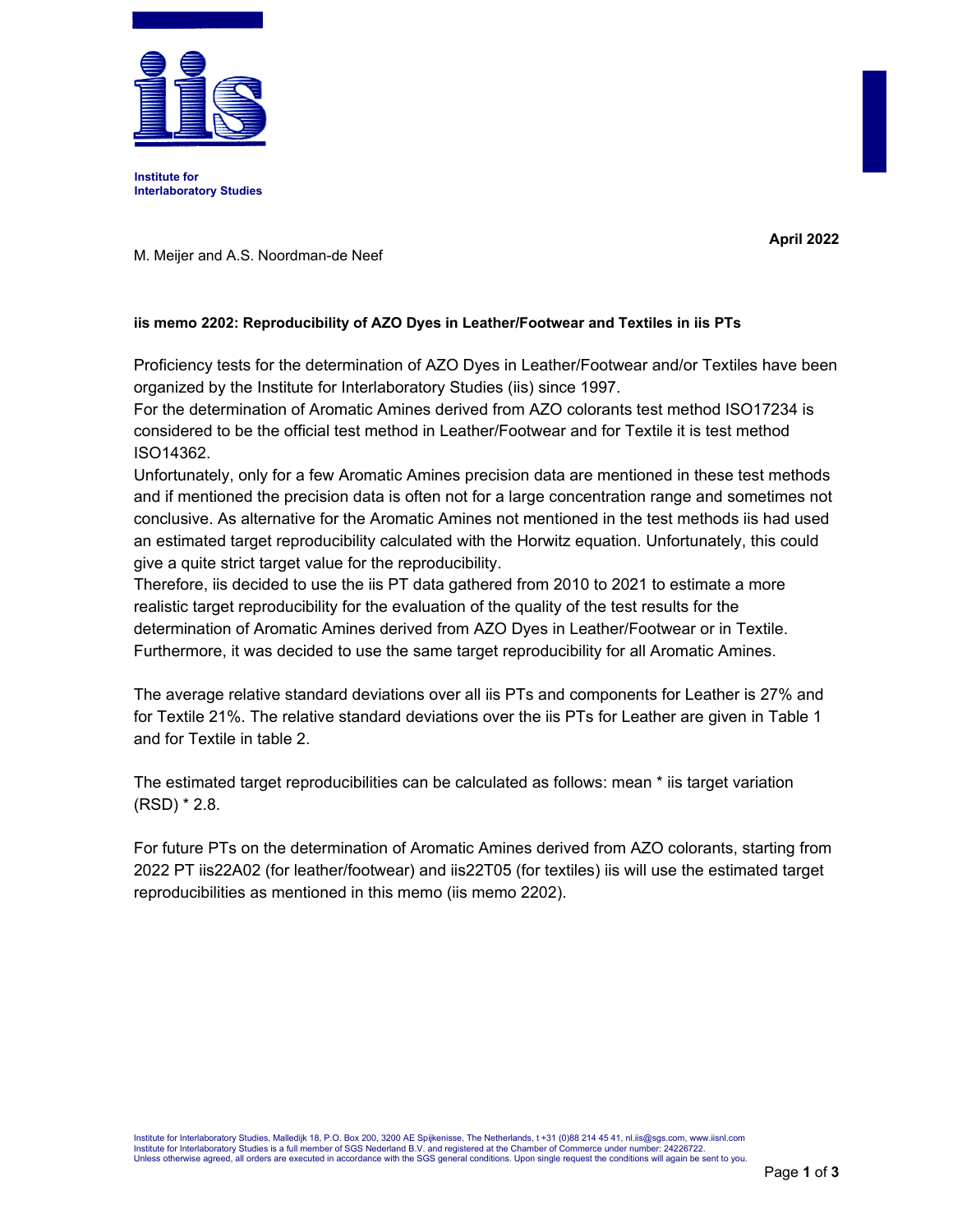

**Institute for Interlaboratory Studies** 

| year    | component               | <b>RSD (%)</b> |
|---------|-------------------------|----------------|
| 2021    | 4-Aminoazobenzene       | 19             |
| 2021    | Benzidine               | 21             |
| 2020    | <b>Benzidine</b>        | 29             |
| 2020    | o-Ansidine              | 61             |
| 2019    | 3,3'-dimethoxybenzidine | 23             |
| 2018    | <b>Benzidine</b>        | 20             |
| 2017    | <b>Benzidine</b>        | 20             |
| 2016    | 3,3'-dimethylbenzidine  | 39             |
| 2016    | Benzidine               | 34             |
| 2016    | o-Toluidine             | 37             |
| 2015    | 3,3'-dimethylbenzidine  | 24             |
| 2014    | Benzidine               | 20             |
| 2013    | 2,4-Xylidine            | 36             |
| 2013    | Benzidine               | 28             |
| 2012    | 4-Aminodiphenyl         | 25             |
| 2012    | <b>Benzidine</b>        | 20             |
| 2011    | 2,4-Xylidine            | 19             |
| 2010    | 2,4-Xylidine            | 16             |
| average |                         | 27             |

Table 1: Relative standard deviation (RSD\_R) in % from 2010-2021 leather/footwear iis PTs